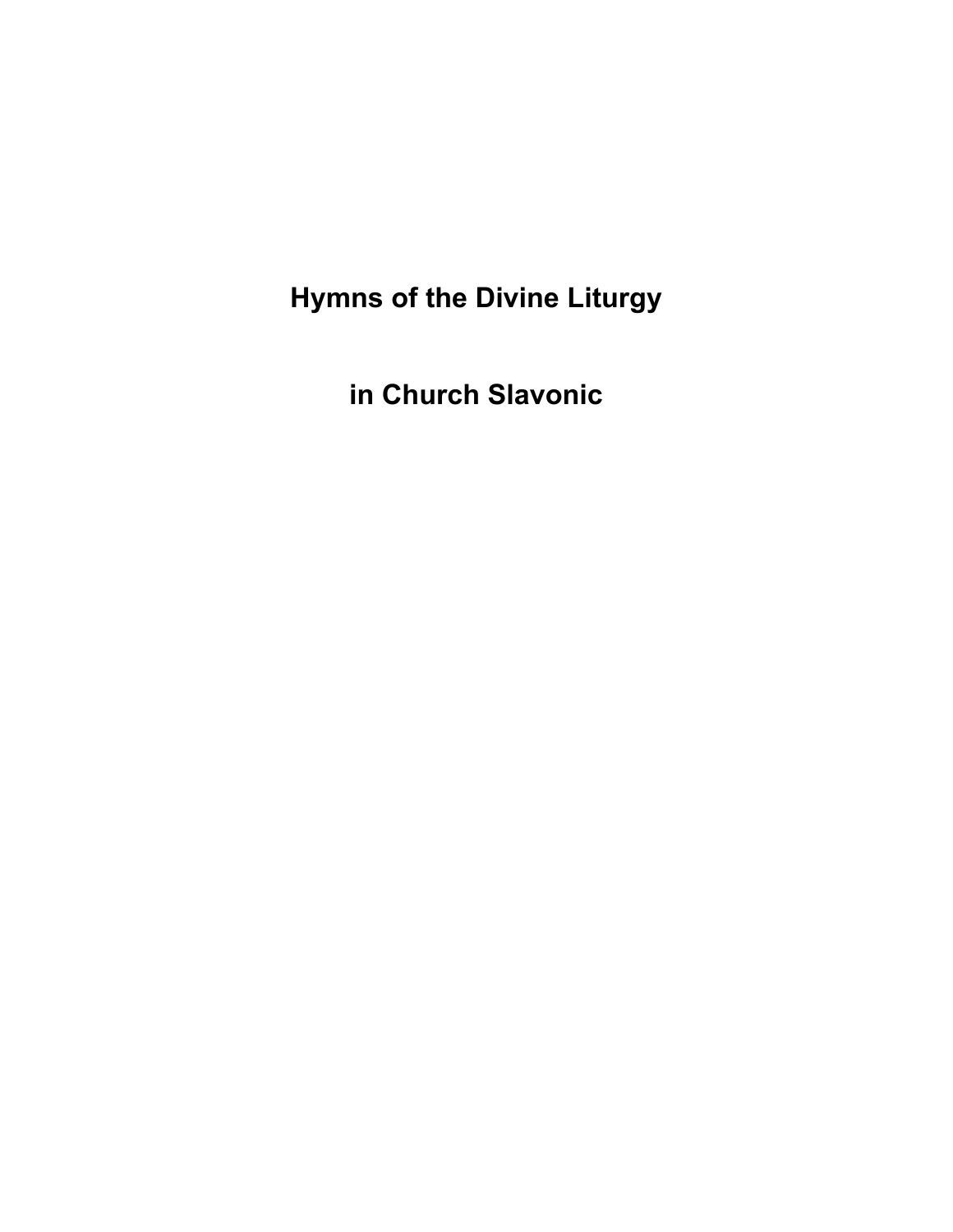The Church Slavonic hymns in the following pages are presented in a variation of the Latin alphabet used with English, rather than in the original Cyrillic alphabet. Certain additional symbols are added to indicate the correct pronunciation. The system used here is one commonly employed in our prayer books. The short explanation below is from Father Andrew Sokol's *Plain Chant.*

In (Church Slavonic), each letter has a uniform sound in whatever word it is found.

The following letters vary in pronunciation from their equivalent in the English language:

### VOWELS

- A as in fAther (approx.)
- E as in bEt
- I as in bIt

## **CONSONANTS**

| C as ts in wits              | $\dot{N}$ as $\underline{n}$ in union |
|------------------------------|---------------------------------------|
| C as ch in Church            | R is always trilled                   |
| CH as ch in loch             | S as sh in show                       |
| D' is a soft, "hushed" sound | T' is a soft, "hushed" sound          |
| J as $y$ in yet              | Z as s in pleasure                    |
| L' is a soft, "hushed" sound |                                       |

Note than D' and T' are sometimes written Ď and Ť.

Accented vowels are marked in order to assist in pronunciation, but may not be strongly accented when sung.

When in doubt, use the locally accepted pronunciation of Church Slavonic.

- U as in mOOn
	- Y as in bUt

O as in mOre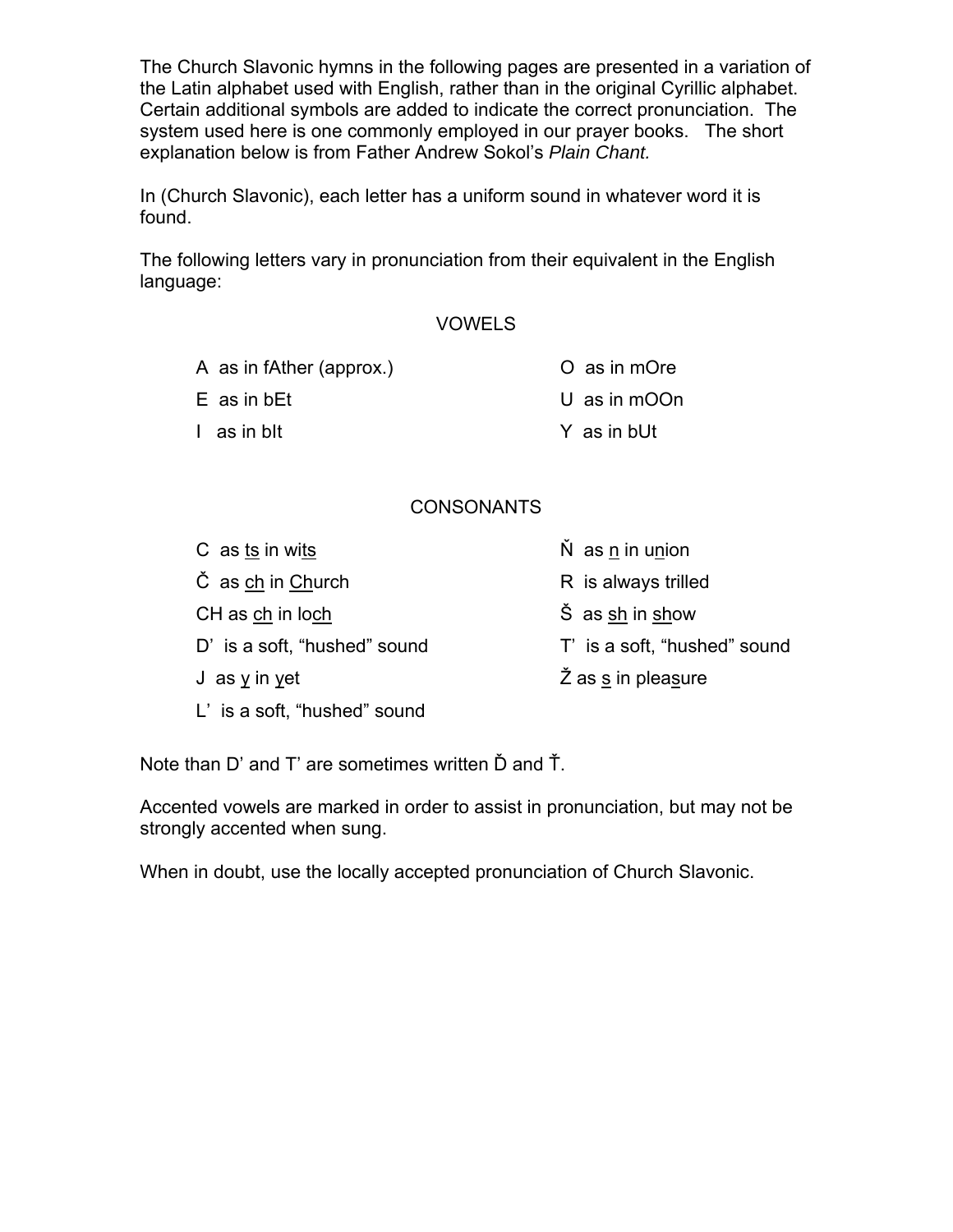## **Litany Responses**

| R. Lord, have mercy.   | R. Hóspodi pomíluj. |
|------------------------|---------------------|
| R. Grant this, O Lord. | R. Podáj Hóspodi.   |
| R. To you, O Lord.     | R. Tebí Hóspodi.    |
| R. Amen.               | R. Amíň.            |

# **The Thrice-Holy Hymn**

| Holy God, Holy and Mighty, Holy  | Svjatýj Bóže, svjatýj Kripkíj,    |
|----------------------------------|-----------------------------------|
| and Immortal, have mercy on us.  | svjatýj Bezsmértnyj, pomíluj nas. |
| (3 times)                        | (3 times)                         |
| Glory to the Father, and to the  | Sláva Otcú i Sýnu i Svjatómu      |
| Son, and to the Holy Spirit, now | Dúchu, i nýňi i prísno i vo v'íki |
| and ever and forever. Amen. Holy | v'ikóv. Amíň. Svjatýj             |
| and Immortal, have mercy on us.  | Bezsmértnyj, pomíluj nas.         |
| Holy God, Holy and Mighty        | Svjatýj Bóže, svjatýj Kripkíj     |

*On certain days associated with Holy Baptism, we sing the following in place of "Holy God":*

| All you who have been baptized      | Jelícy vo Christá krestístesja, vo |
|-------------------------------------|------------------------------------|
| into Christ have been clothed with  | Christá oblekóstesja. Allilúja. (3 |
| <b>Christ. Alleluia!</b> (3 times)  | times)                             |
| Glory to the Father, and to the     | Sláva Otcú i Sýnu i Svjatómu       |
| Son, and to the Holy Spirit, now    | Dúchu, i nýňi i prísno i vo v'íki  |
| and ever and forever. Amen. Have    | v'ikóv. Amiň. Vo Christá           |
| been clothed with Christ. Alleluia! | oblekóstesja. Allilúja.            |
| All you who have been               | Jelícy vo Christá                  |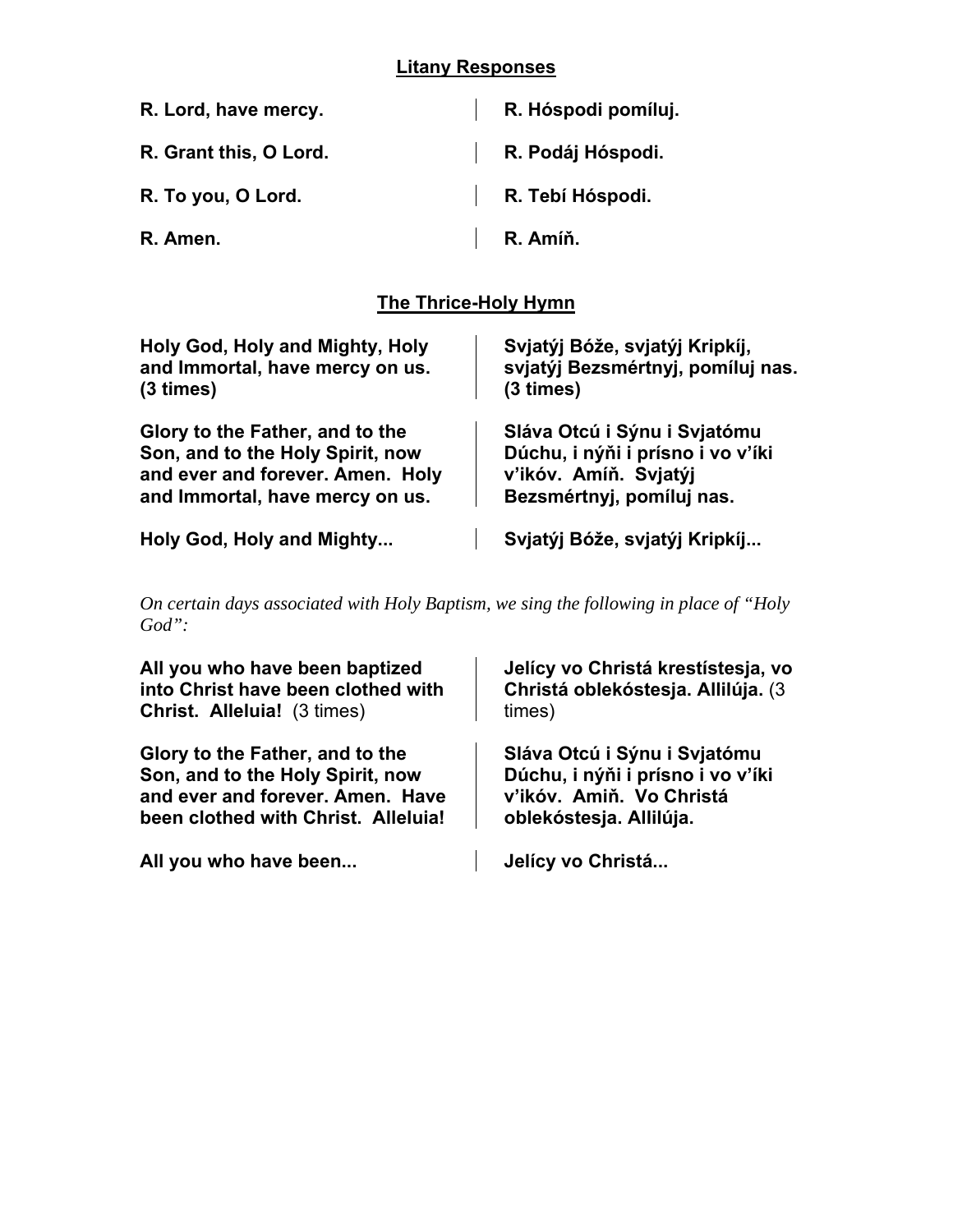*On certain days associated with the Holy and Life-giving Cross, we sing the following in place of "Holy God":*

**We bow to your cross, O Lord, and we glorify your holy resurrection.** (3 times)

**Glory to the Father, and to the Son, and to the Holy Spirit, now and ever and forever. Amen. And we glorify your holy resurrection.** 

**Krestú Tvojemú poklaňájemsja Vladýko, i svjatóje voskresénije Tvojé slávim.** (3 times)

**Sláva Otcú i Sýnu i Svjatómu Dúchu, i nýňi i prísno i vo v'íki v'ikóv. Amiň. I svjatóje voskresénije Tvojé slávim.**

**We bow to your cross... Krestú Tvojemú poklaňájemsja...**

## **The Cherubic Hymn**

**Let us, who mystic'ly represent the cherubim, and sing the thriceholy hymn to the life-creating Trinity, now set aside all earthly cares.** 

*After the commemorations:*

**Amen. That we may receive the King of All, invisibly escorted by angelic hosts. Alleluia! Alleluia! Alleluia!** 

**Íže Cheruvími tájno obrazujúšče, i životvorjáščej Trójci trisvjatúju pisň prinosjášče, vsjákuju nýňi žitéjskuju otvéržim pečál'.** 

*After the commemorations:*

**Amíň. Jáko da Carjá vsich podímem, ánhelskimi nevídimo dorinosíma čínmi. Allilúja. Allilúja. Allilúja.**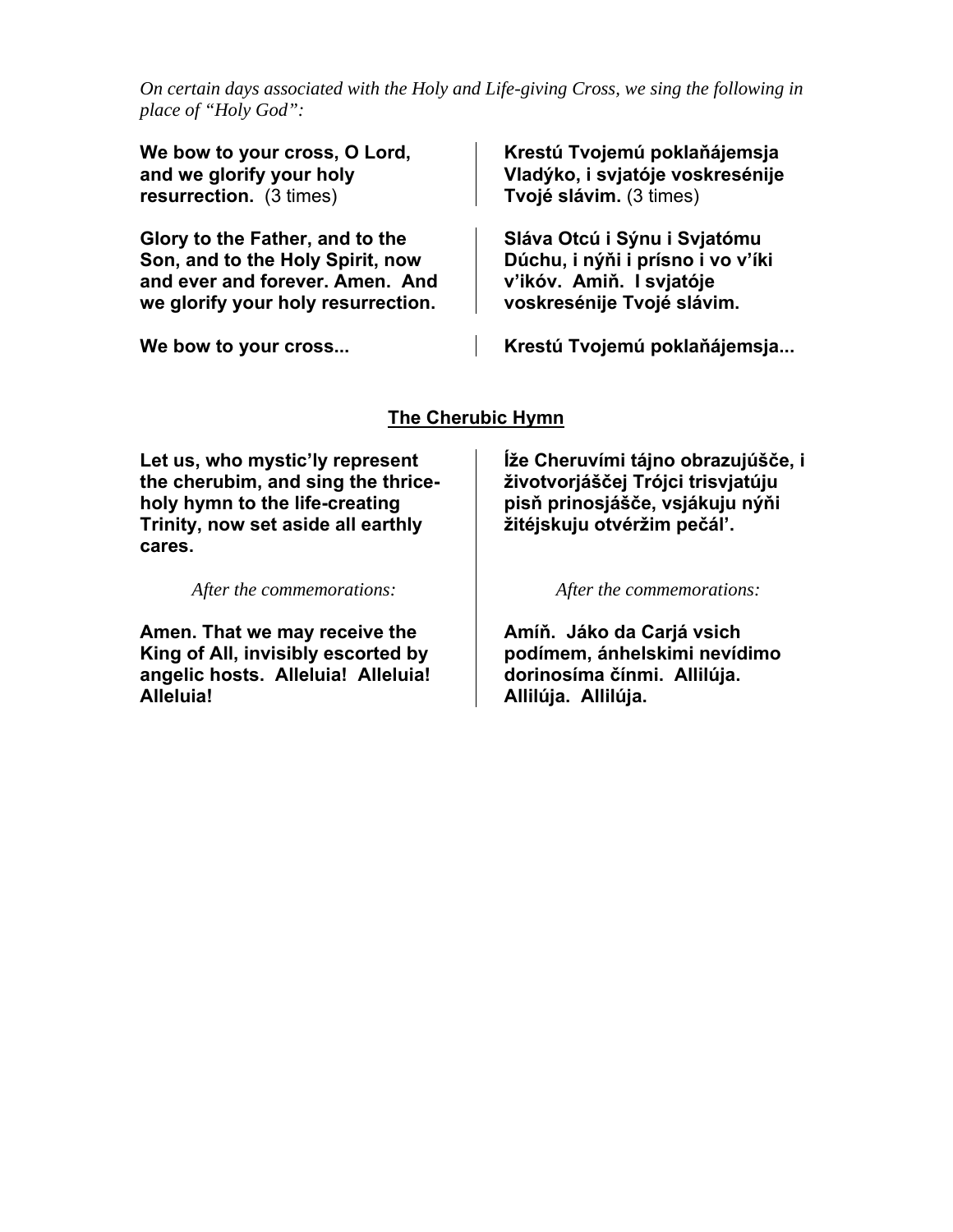### **Holy, holy, holy**

**Holy, holy, holy is the Lord of Hosts. Heaven and earth are filled with your glory; hosanna in the highest.** 

**Blessed is he who comes in the name of the Lord; hosanna in the highest.** 

**Svjat, svjat, svjat Hóspod' Savaóth: ispólň nébo i zeml'á slávy Tvojejá, osánna v výšnich.** 

**Blahoslovén hrjadýj vo imja Hóspodne, osánna v výšnich.**

### **Acclamation**

**We praise you, we bless you, we thank you, O Lord, and we pray to you, our God.** 

**Tebé pojém, Tebé blahoslovím, Teb'i blahodarím Hóspodi, i mólimtisja Bóže naš.**

### **Hymn to the Mother of God**

**It is truly proper to glorify you, O Theotokos, the ever-blessed, immaculate, and the mother of our God. More honorable than the cherubim, and beyond compare more glorious than the seraphim; who, a virgin, gave birth to God the Word, you, truly the Theotokos, we magnify.** 

**Dostójno jest' jáko voístinnu blažíti t'a Bohoródicu, prisnoblažénnuju i preneporóčnuju, i Máter' Bóha nášeho. Čestňíjšuju Cheruvím, i slávňijšuju bez sravnénija Serafím, bez istl'ínija Bóha Slóva róždšuju, súščuju Bohoródicu t'a veličájem.**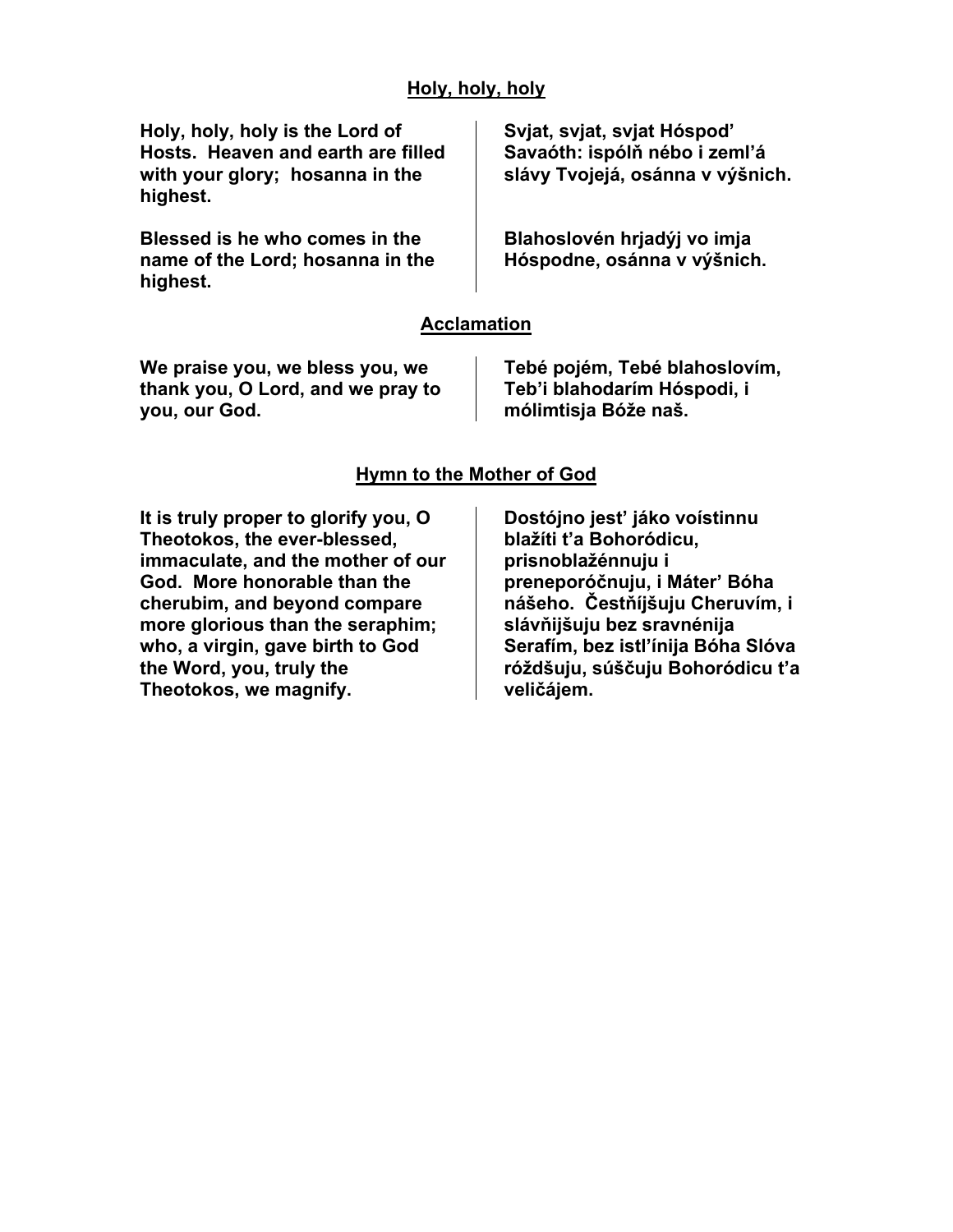# **Our Father**

| Our Father, who art in heaven,<br>hallowed by thy name; thy<br>kingdom come; thy will be done<br>on earth as it is in heaven. Give<br>us this day our daily bread; and<br>forgive us our trespasses, as we<br>forgive those who trespass<br>against us; and lead us not into<br>temptation, but deliver us from<br>evil. | Otče naš, íže jesí na nebesích, da<br>svjatítsja ímja Tvojé, da priídet<br>cárstvije Tvojé, da búdet vóľa<br>Tvojá, jáko na nebesí i na zemlí,<br>chl'ib naš nasúščnyj dažd' nam<br>dnes: i ostávi nam dólhi náša,<br>jákože i my ostavľájem dolžnikóm<br>nášym: i ne vvedí nas vo<br>iskušénije: no izbávi nas ot<br>lukávaho. |
|--------------------------------------------------------------------------------------------------------------------------------------------------------------------------------------------------------------------------------------------------------------------------------------------------------------------------|---------------------------------------------------------------------------------------------------------------------------------------------------------------------------------------------------------------------------------------------------------------------------------------------------------------------------------|
| Intonation for the living                                                                                                                                                                                                                                                                                                |                                                                                                                                                                                                                                                                                                                                 |
| God grant him (her – them) many<br>years; God grant him many years,<br>God grant him many blessed<br>years.                                                                                                                                                                                                              | Mnóhaja l'íta, bláhaja l'íta,<br>mnóhaja, bláhaja l'íta.                                                                                                                                                                                                                                                                        |
| In health and happiness, in health<br>and happiness, God grant him<br>(her – them) many blessed years.                                                                                                                                                                                                                   | Vo zdraviji i spaseniji, mnóhaja,<br>bláhaja l'íta.                                                                                                                                                                                                                                                                             |

# **Intonation for the departed**

| Eternal memory, eternal memory, | Vičnaja pamjat', vičnaja pamjat', |
|---------------------------------|-----------------------------------|
| blessed repose, eternal memory. | blaženny pokoj; vičnaja pamjať.   |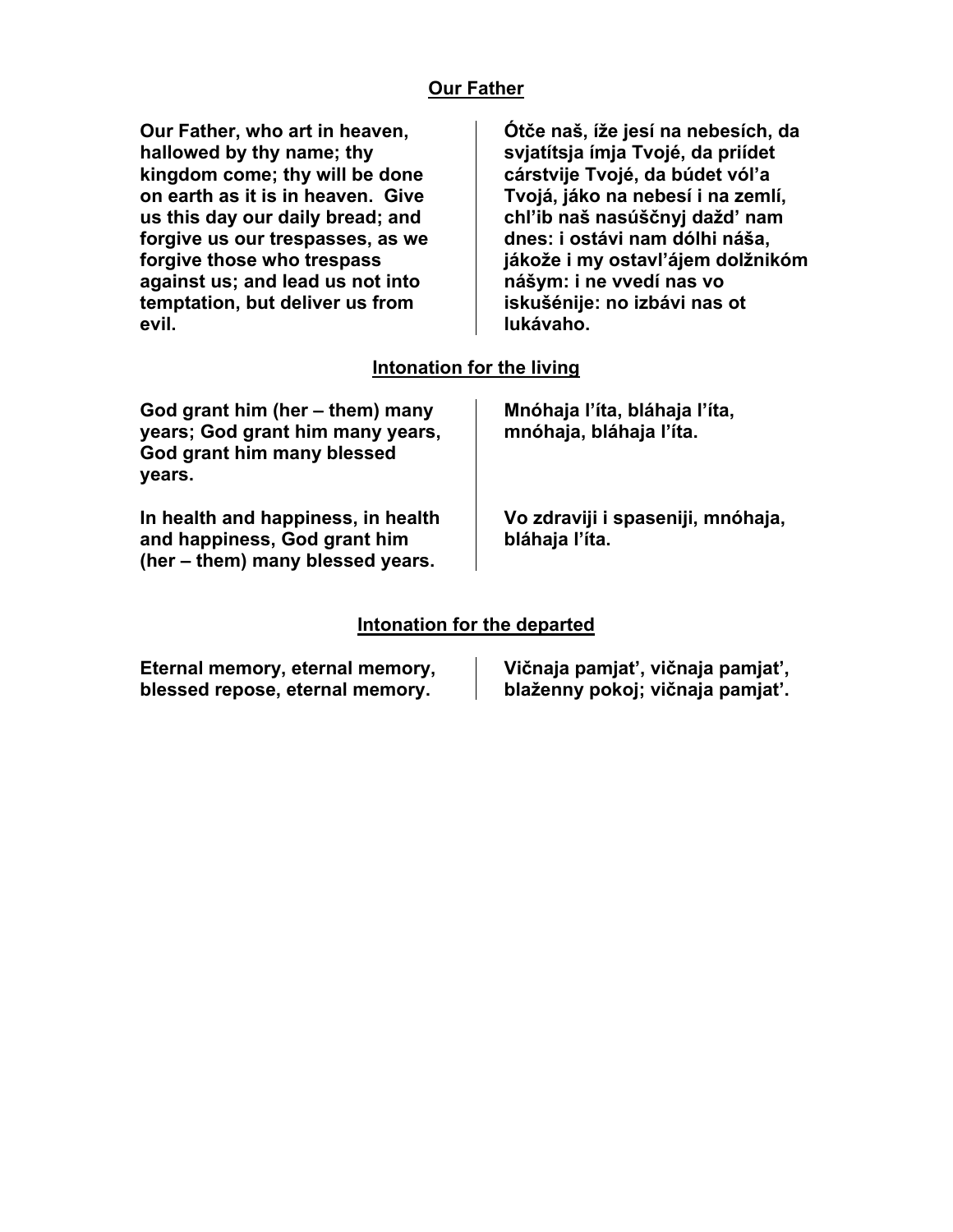### **Troparion of Great and Holy Friday**

**The noble Joseph took down your most pure body from the Cross. He wrapped it in a clean shroud, and with fragrant spices laid it in burial in a new tomb.** 

**Blahoobráznyj Jósif, s dréva sném prečístoje Ťílo Tvojé, plaščaníceju čístoju obvív i voňámi, v hróbi nóvi pokrýv položí.** 

### **Troparion of Pascha**

| Christ is risen from the dead! By   | Christós voskrése iz mértvych,   |
|-------------------------------------|----------------------------------|
| death he trampled Death; and to     | smértiju smert' popráv, i súščym |
| those in the tombs he granted life. | vo hrobích živót darováv.        |

### **Magnification and Irmos of Pascha**

**The angel exclaimed to her, full of grace: Rejoice, O pure Virgin; and again, I say: Rejoice! Your Son is risen from the grave on the third day and has raised the dead. Rejoice, all you nations!** 

**Shine in splendor, O new Jerusalem; for the glory of the Lord is risen upon you. O Zion, now dance and be glad; and you, pure Theotokos, rejoice in the resurrection of your Son.** 

**Ánhel vopijáše Blahodátňij: Čístaja Ďívo rádujsja, i páki rekú, rádujsja: Tvoj Syn voskrése tridnéven ot hróba, i mértvyja vozdvíhnuvyj: l'údije veselítesja.** 

**Svitísja, svitísja, nóvyj Jerusalíme, sláva bo Hospódňa na tebí vozsijá, likúj nýňi i veselísja, Sióne: Ty že čistaja krasújsja Bohoródice, o vostánii Roždestvá Tvojehó.**